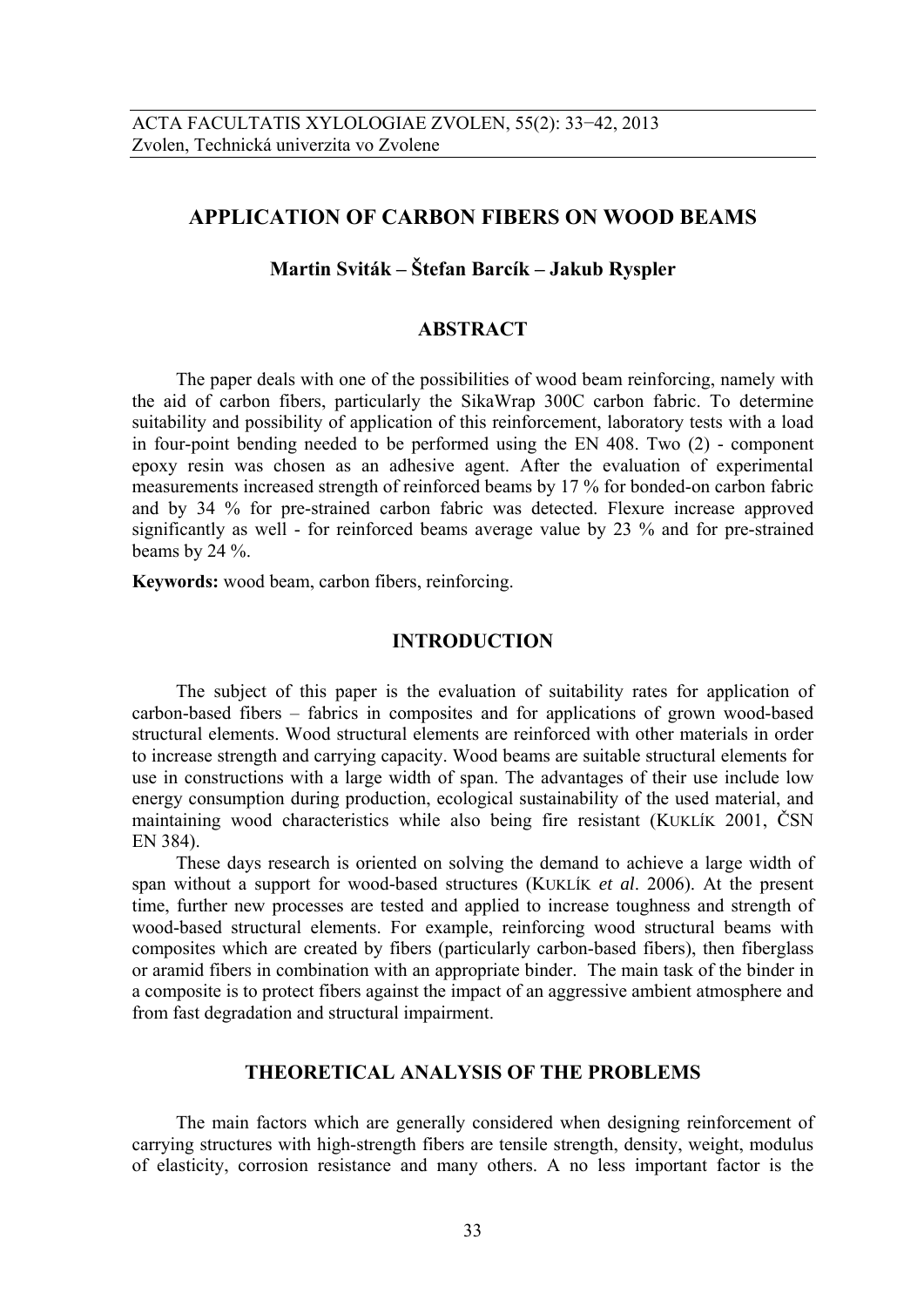technology of bonding the reinforcement to the reinforced material. Bonding of these elements is most often carried out with the help of adhesives. This further depends on the character and type of a fiber and also on the type of the strengthened material (ROHANOVÁ 2003). Type of adhesive used has an impact not only on the mechanical properties of the final composite but also affects other physical and functional characteristics such as the effect of resistance to humidity or the amount of formaldehyde release (BÖHM *et al*. 2012). As these high-tech materials are rather new products, their production costs are high. Although the price of high-strength fibers has been reduced since the start of commercial production, prices are still higher in comparison with other structural materials (MINSTER 2006).

Fibers which were used for tests of reinforced wood beams had been selected on the basis of stress type. Given that the most of beam elements are stressed flexurally and reinforcement was performed on the bottom side of the beam where are the greatest bending tensions, fibers with high tensile strength needed to be considered (HLUŠÍ *et al*. 2007).

The paper is a follow-up to earlier research focused on observing strength of a reinforced massive wood with carbon fibers in a form of a fabric (OZEL *et al*. 2000, ROMANI *et al*. 2001), but also even lamellae (MELZEROVÁ 2009, VÍDEŇSKÝ 2005), for which a design and numerical model of bonded lamella beams was determined (KUKLÍK *et al*. 2007). To some extent, these models can be applied even to observations of reinforced massive wood.

# **METHODICS, MATERIAL AND MEASUREMENT PROCEDURE**

The following groups of beams were used for the experiment:

- Non-reinforced wood beams:
- Wood beams reinforced with bonded SikaWrap 300C fabric; and
- Wood beams reinforced with pre-strained SikaWrap 300C fabric with subsequent onding.

In each group, there are ten beams of a unified dimension  $30 \times 66 \times 1200$  mm. All the elements were planed to the accurate dimension according to ČSN EN 408 standard requirements. The dimensions of the beams have come out from the breaking machine dimension which has a maximal span of fixtures of 400 mm.

The used carbon fibers (Fig. 1a) were delivered by SIKA CZ s.r.o., a Swiss based company with representation in the Czech Republic. These fibers outclass other materials in a number of parameters. Advantages of these carbon fibers are high strength, low density and high modulus of elasticity (KRŇANSKÝ 2009). Tensile modulus of elasticity is up to 600 GPa, tensile strength is up to 4 000 MPa and fiber density is about 1.9 kg⋅m<sup>-3</sup>. Another unquestionable advantage is high chemical resistance and stability of properties up to a temperature of 2 000 °C. They also feature low thermal and electrical conductivity and have a low coefficient of thermal expansion. The only disadvantage of these fibers is their high brittleness. The fibers were divided to individual strips (Fig. 1b) according to the beam dimensions so that they fully covered the tension stressed part (BRUNNER 2001).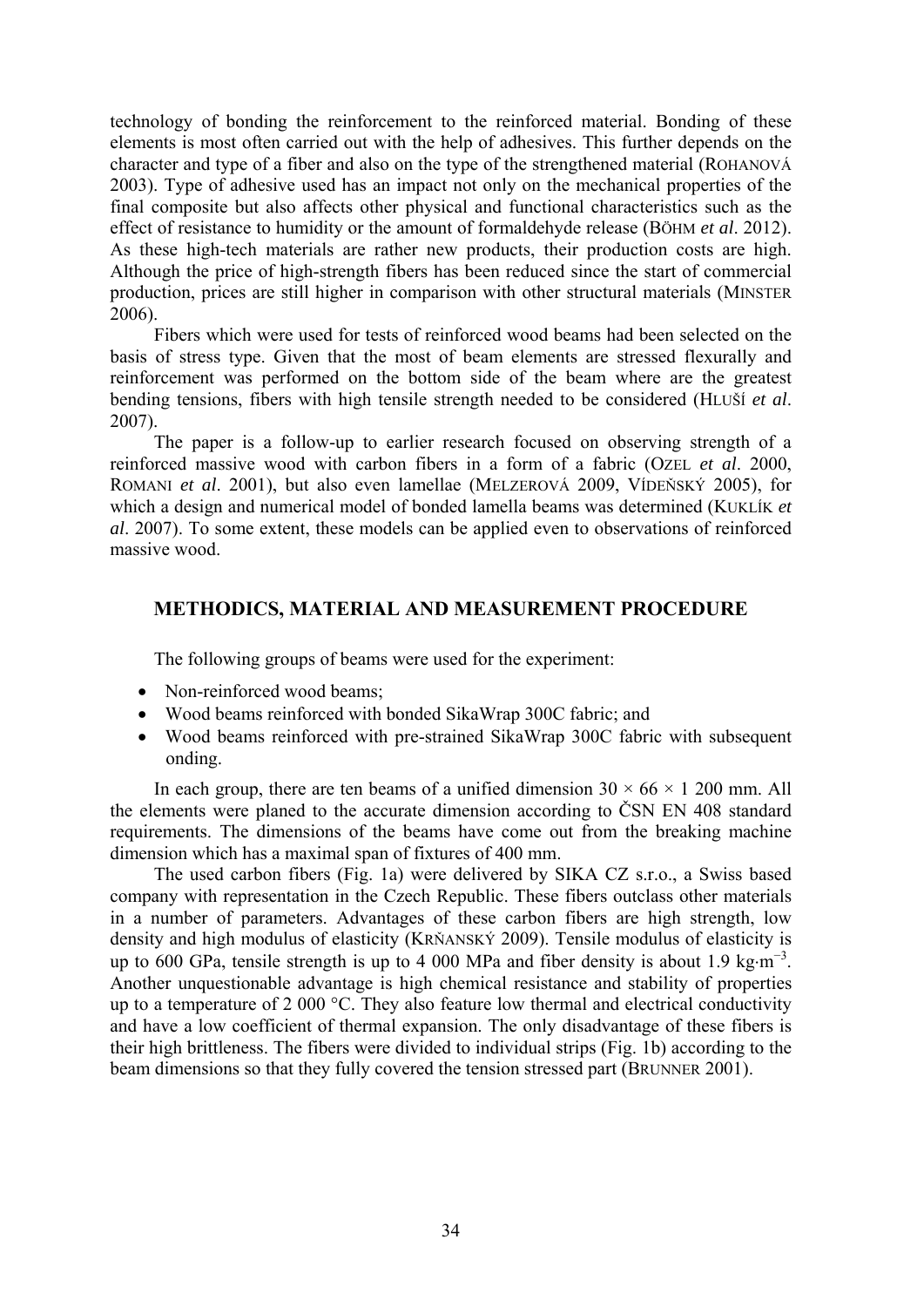

**Fig. 1 SikaWrap 300 carbon fabric used for reinforcing a) delivered condition b) created individual strips according to the beam dimension.** 

For one group of beams, pre-straining on a specially developed device was used (Fig. 2). This enabled pre-straining of the given SikaWrap fabric up to 100 kg, which is 980 N. For fabric pre-strained this way, the device allowed up to 5 beams to be bonded at once.



**Fig. 2 Attaching the pre-strained carbon fabrics to the wood beams.** 

The total number of the reinforced beams was 20 pieces. Ten pieces had the same type of adhesive and the rest were non-reinforced. Sawn wood for the manufacture of beams was made of spruce wood and classified as S10 according to ČSN 73 2824-1 requirements, or C22 class according to ČSN EN 338 intended for structural beam production. The beams had been left in a proper atmosphere of an air conditioned chamber. This meant a relative air humidity of  $w_r = 65 \%$  and temperature of 20 °C, until their mass decreased over 6 hours to less than 0,1 %. In these conditions for bonding the reinforcing fabric were met. The subsequent measurement of wood humidity was performed by a weighing method according to ČSN EN 13183-1 and ČSN EN 384. The measured humidity value before bonding as well as before performing the experiment was 12 %.

Sikadur 330 adhesive was delivered by the company SIKA CZ. This is a twocomponent adhesive which consists of an epoxy resin and a hardener. This two-component epoxy-based thixotrophic laminating resin was intended by the manufacturer for bonding SikaWrap carbon fabric to strengthen flexurally stressed or shear loaded structural elements and structural wood. Advantages of this adhesive are high strength, long duration of workability (30 minutes at 20 °C) and quite low viscosity. Mixing ratio of A component (epoxy resin) and B component (hardener) is of a mass ratio 4:1. The adhesive was laid on by a special laminating roller for applying a recommended amount of the adhesive and creating an adhesive gap of approximately 0,5 mm in thickness. According to the technical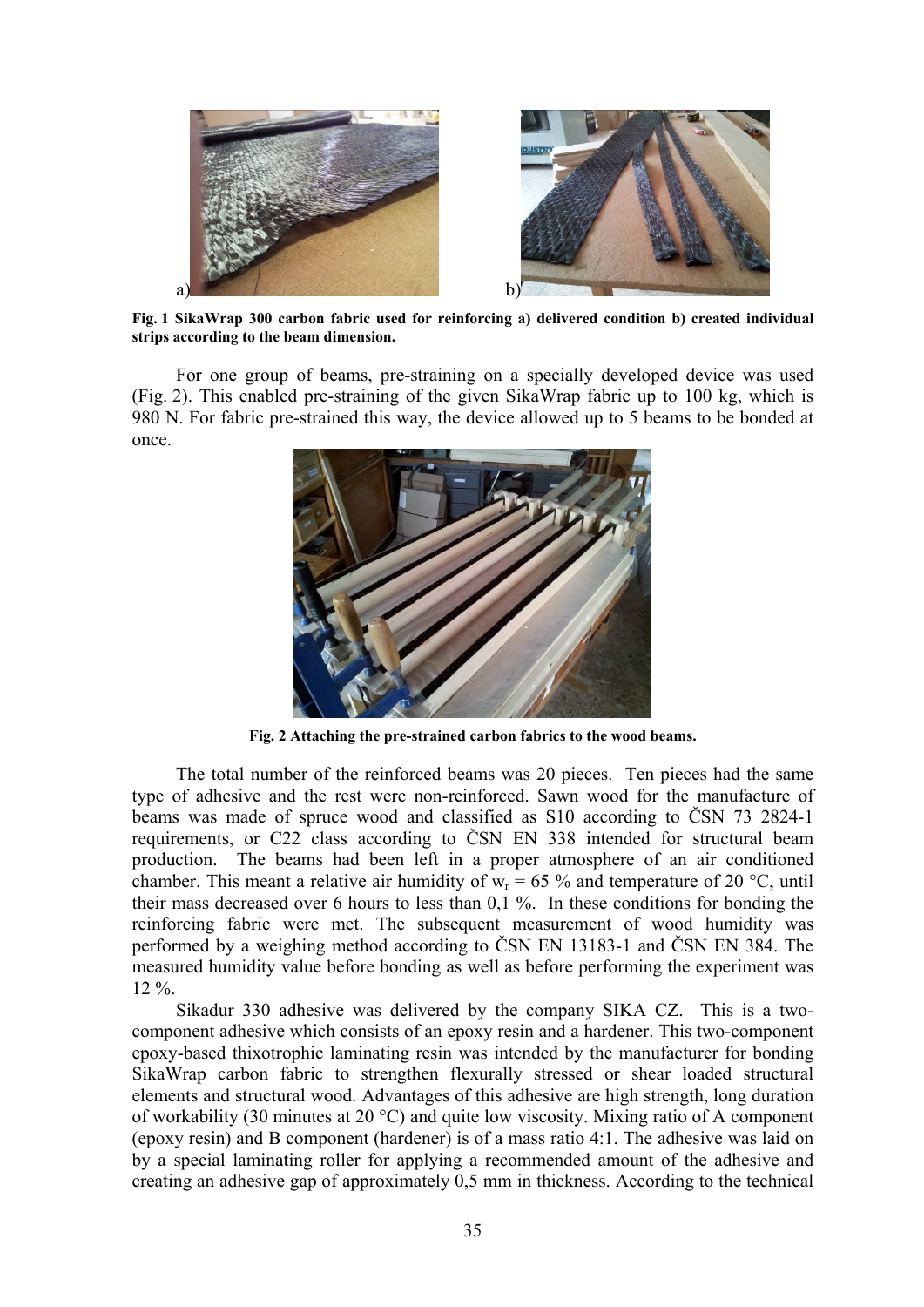data sheet, Sikadur 330 adhesive has a 5 day curing time (observing the proper conditions for bonding). Therefore the beams were left in an air conditioned atmosphere for this period. They were then ready for four-point bending testing.

The breaking machine which was used for performing the tests is situated in a laboratory of the Faculty of Forestry and Wood Sciences at the Czech University of Agriculture in Prague. This is UTS 50 TESTSYSTEM GMBH & CO type with distribution of compression points as shown in [Fig. 3]. Loading rate was constant and loading head movement speed must not be higher than 0,003 h - meaning that it must not be higher than  $0.003 \times 66 = 0,198$  mm·s<sup>-1</sup>.



**Fig. 3 Four-point bending test arrangement (ČSN EN 408).** 

 Distribution of supports and loading jigs were arranged according to ČSN EN 408 requirements for all three sets of the beams. For all the beams the distances between the loads and supports were used as shown in Fig. 3. While loading, the beam flexure was measured with the aid of a dial gauge with 0.01 mm accuracy.

# **RESULTS AND DISCUSSION**

By evaluation of the measured data of:

- 10 beams reinforced by bonding-on the carbon fabric;
- 10 beams reinforced by bonding-on the pre-strained carbon fabric; and
- 10 non-reinforced beams.

A set of values had been acquired which was then assessed. On the basis of one-factor analysis of variance of the reinforced, pre-strained and non-reinforced beams it was possible to find a correlation between these groups for a force needed to break the beam and for the beam flexure.

The following table (Tab. 1) shows the results of the loading force and flexure for the respective beams. This was always with an average value, a decisive variation and a variation coefficient. The table is divided according to the beam types.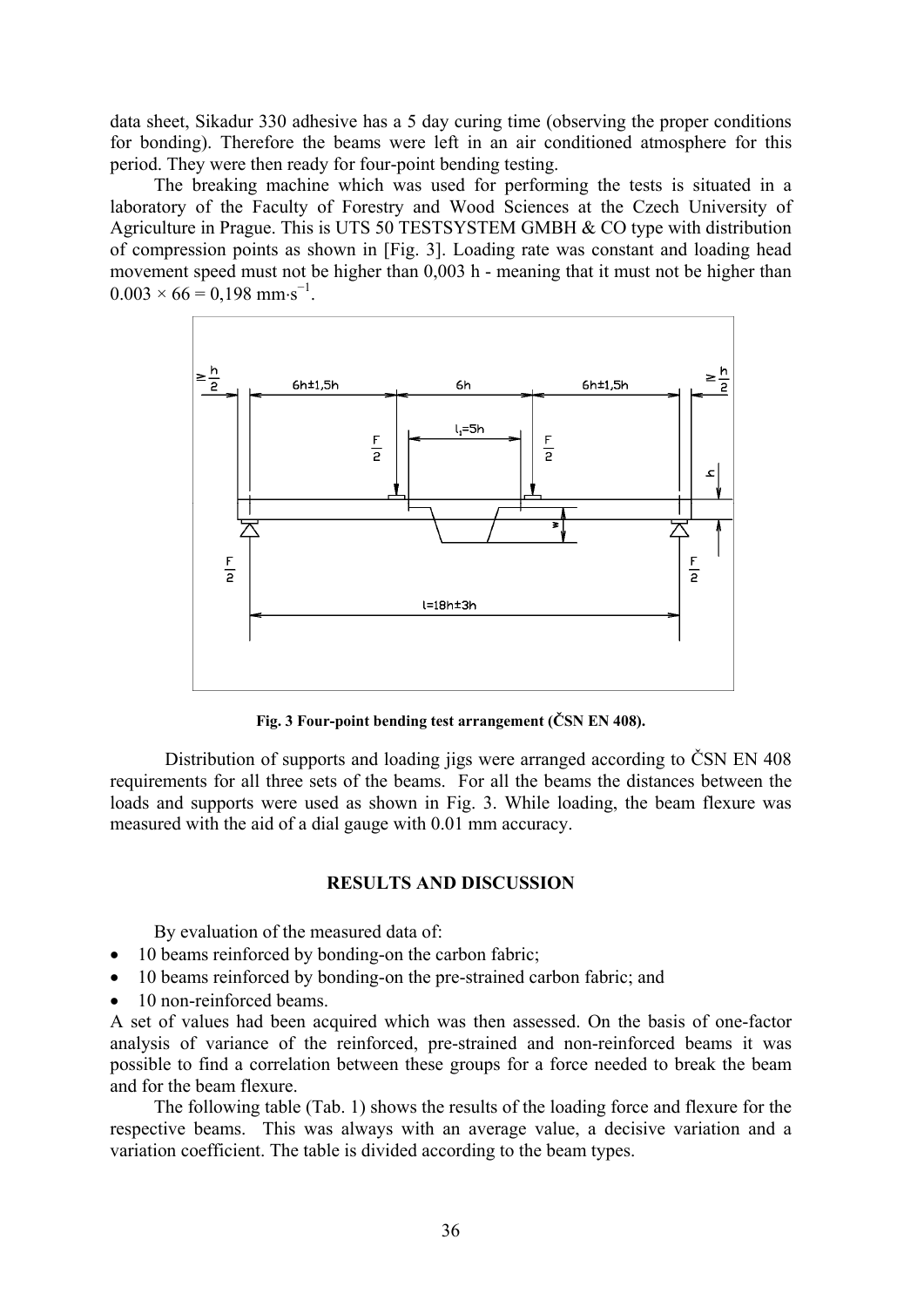| non-reinforced beams                                 |          |                             |            |          |  |  |  |  |  |
|------------------------------------------------------|----------|-----------------------------|------------|----------|--|--|--|--|--|
|                                                      | m[g]     | $\rho$ [kg/m <sup>3</sup> ] | F[N]       | $w$ [mm] |  |  |  |  |  |
| Average value                                        | 971.67   | 470.75                      | 6 0 24 .05 | 31.64    |  |  |  |  |  |
| Decisive variation                                   | 50.15    | 31.83                       | 841.24     | 6.08     |  |  |  |  |  |
| Variation coefficient                                | 5.16 $%$ | 6.76%                       | 13.96 %    | 19.20 %  |  |  |  |  |  |
| beams reinforced with the carbon fabric              |          |                             |            |          |  |  |  |  |  |
| Average value                                        | 956.91   | 423.38                      | 7 299.19   | 40.88    |  |  |  |  |  |
| Decisive variation                                   | 65.68    | 27.23                       | 654.54     | 7.07     |  |  |  |  |  |
| Variation coefficient                                | $6.86\%$ | $6.43\%$                    | 13.08 %    | 17.30 %  |  |  |  |  |  |
| beams reinforced with the pre-strained carbon fabric |          |                             |            |          |  |  |  |  |  |
| Average value                                        | 1 078.18 | 463.18                      | 9 1 24 .75 | 41.92    |  |  |  |  |  |
| Decisive variation                                   | 64.35    | 41.87                       | 1 025.36   | 5.67     |  |  |  |  |  |
| Variation coefficient                                | 5.97 %   | $9.04\%$                    | 11.24 %    | 13.62 %  |  |  |  |  |  |

**Tab. 1 Measured values of force and flexure for non-reinforced beams, the beams reinforced with the carbon fabric and the beams reinforced with the pre-strained carbon fabric.** 

 Individual data was compared by two averages conformity hypothesis testing, and tests considered on a five-percent level of significance. The significance of the observed factors is shown in the following diagrams.



**Fig. 4 Dependence of the loading force according to the beam types.** 

The achieved results imply the apparent difference between the values for the nonreinforced beams and the beams reinforced with the carbon fabric (and, in some cases, with the pre-strained carbon fabric).

This effect results from the carbon fibers which partly eliminate wood anisotropy and cumulate a larger part of strength values of the reinforced beams into the sets with a lower variance. In the case of the force needed for breaking the beam, the statistical calculation of two averages conformity proves that the average values between the groups differ statistically. It implies that the reinforced beams have higher strength at an average than the non-reinforced ones. Still, the greater significant difference is between the group of the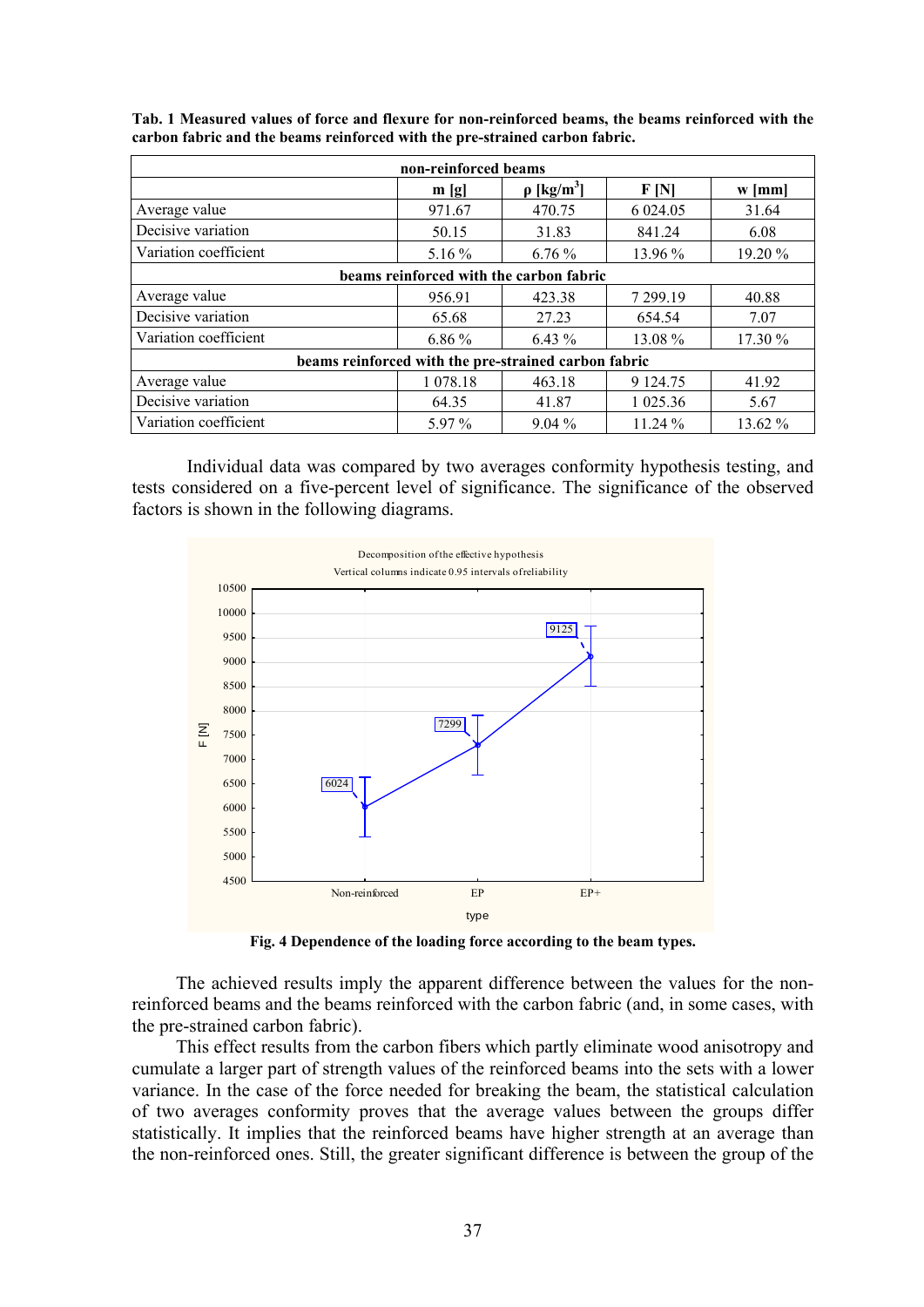non-reinforced beams and the beams with the pre-strained fabric (Fig. 4). These results are shown in the following table (Tab. 2).

| type           | $(1)$ 6024.1 | $(2)$ 7299.2 | $(3)$ 9124.7 |
|----------------|--------------|--------------|--------------|
| Non-reinforced |              | 0.014653     | 0.000127     |
| ЕP             | 0.014653     |              | 0.000633     |
| EP+            | 0.000127     | 0.000633     |              |

**Tab. 2 Tukey's HSD test with a variable F [N].** 

 In the case of flexure at breaking the beam the statistical calculation of two averages conformity proves that the average values between the groups differ statistically, and this between the groups of the reinforced beams and the non-reinforced ones [Fig. 5].



**Fig. 5 Flexure dependence according to the beam types.** 

For the reinforced beams and the beams with the pre-strained fabric the result is statistically insignificant in this case (Tab. 3). It implies that the reinforced beams, (including the pre-strained ones), have greater flexure, on average, than the non-reinforced ones.

| tvpe           | $(1)$ 6024.1 | $(2)$ 7299.2 | $(3)$ 9124.7 |
|----------------|--------------|--------------|--------------|
| Non-reinforced |              | 0.007920     | 0.004145     |
| ЕP             | 0.007920     |              | 0.962668     |
| EP+            | 0.004145     | 0.962668     |              |

In this case the statistical calculation of two averages conformity proves that the flexure average values do not differ statistically only between the reinforced beams. It implies that the reinforced beams have greater flexure, on average, than the non-reinforced ones.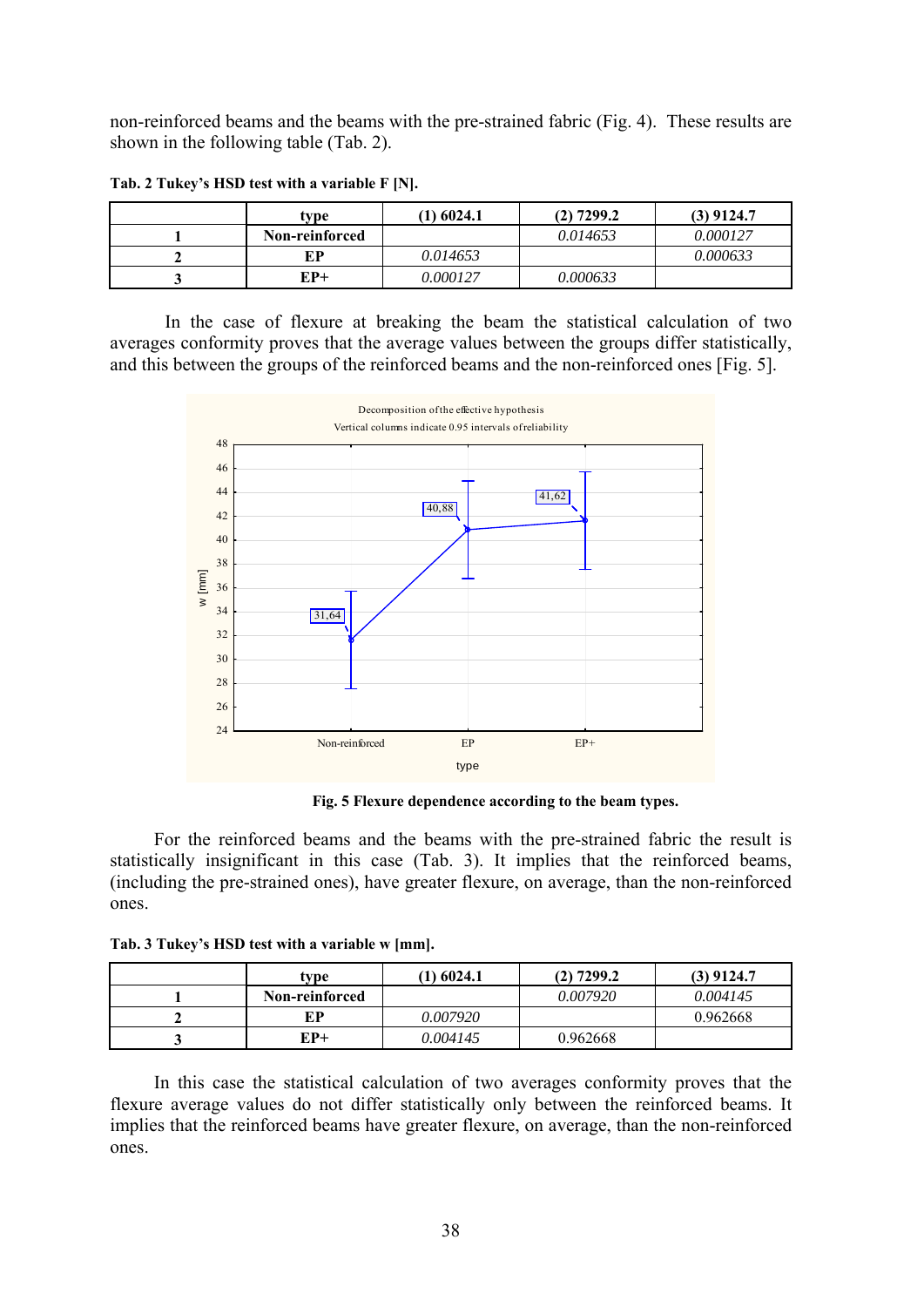On the basis of the performed measurement and the achieved results of the compared parameters, we may state that a change in behaviour of the reinforced beams and the reinforced ones with the pre-strained fabric occurred while being loaded. Statistically, the force needed for breaking the beam differs significantly between all three categories and the flexure differs significantly between the reinforced beams and the non-reinforced ones. Sikadur 330 epoxy resin has been developed for application to carbon fibers in a form of a fabric and it has been proved that this method of reinforcement is advisable.

The following tables summarise the foregoing results. From these results, it was possible to determine an increase (expressed as a percentage) of strengthening with the carbon fabric and the pre-strained carbon fabric on the basis of the average values. The increases always relate to the initial average value of the non-reinforced beams - whether in the case of the average value of the force needed for breaking the beams (Tab. 4) or the recorded average value of the flexure when breaking the beams (Tab. 5).

**Tab. 4 Summary of the resulting data of the force needed for breaking the beam and the percentage increase for the given groups.** 

| <b>Force F [N]</b> |                                |          |       |                           |                           |            |
|--------------------|--------------------------------|----------|-------|---------------------------|---------------------------|------------|
|                    | INI<br>$\overline{\mathbf{X}}$ |          | v [%] | $\mathbf{F}_{\text{min}}$ | $\mathbf{F}_{\text{max}}$ | Increase % |
| Non-reinforced     | 6 0 24 0 5                     | 841.24   | 13.96 | 4 3 8 6 .24               | 6 8 8 5 1 0               |            |
| EP                 | 7 299 19                       | 954.54   | 13.08 | 5 660.99                  | 9 2 5 9 3 4               | 17         |
| $EP+$              | 9 1 24 75                      | 1 025.36 | 11.24 | 7453.28                   | 10 496.09                 | 34         |

| Tab. 5 Summary of the resulting data of the flexure when breaking the beam and the percentage |  |  |  |  |  |  |
|-----------------------------------------------------------------------------------------------|--|--|--|--|--|--|
| increase for the given groups.                                                                |  |  |  |  |  |  |

| <b>flexure w</b> [mm] |                                 |      |       |            |                  |            |
|-----------------------|---------------------------------|------|-------|------------|------------------|------------|
|                       | $\overline{\mathbf{X}}$<br>[mm] |      | v [%] | $W_{\min}$ | $W_{\text{max}}$ | increase % |
| Non-reinforced        | 31.64                           | 6.08 | 19.20 | 25.18      | 41.03            |            |
| I EP                  | 40.88                           | 7.07 | 17.30 | 28.30      | 49.29            | 23         |
| $EP+$                 | 41.62                           | 5.67 | 13.62 | 32.03      | 50.48            | 24         |

The results imply that for breaking the wood beams in the case of such reinforced beams the force has to be increased by 17 % for bonded-on carbon fabric and by 34 % for pre-strained carbon fabric up to 980 N in the tensioned part of the beam. The flexure increase was significant as well. For the reinforced beams 23 % and for the pre-strained beams 24 %.

The results from other authors show that it is important to determine the bonding procedure beforehand and the dimensions of the beams and other parameters arising from laboratory conditions (ROHANOVÁ *et al*. 2003). There is a relatively high concentration of tension on the beams in the place where carbon fibers are stuck. And because of the higher strength in skid of the glue itself than the wood fibers, it happens to breaking the beams when the carbon fibers are torn out. This can be explained by too a high modulus of elasticity of carbon fibers in cases when used together with wood.

Because high-strength fibers are not stuck using the simpler gluing method fully in the bottom part of the beam where tension is utilized, the idea was fulfilled to pre-stress these fibers. Then their strength is better utilized. The application of a high force is a problem because the transfer of pressure from the fibers in the ends of the beam to the main part of the beam can cause delamination – branching out. The problem of delamination is notable, according to research (BRUNNER 2001), from the pre-tension values higher 30 kN. According to (STEIGER 2004) documented tests on small samples in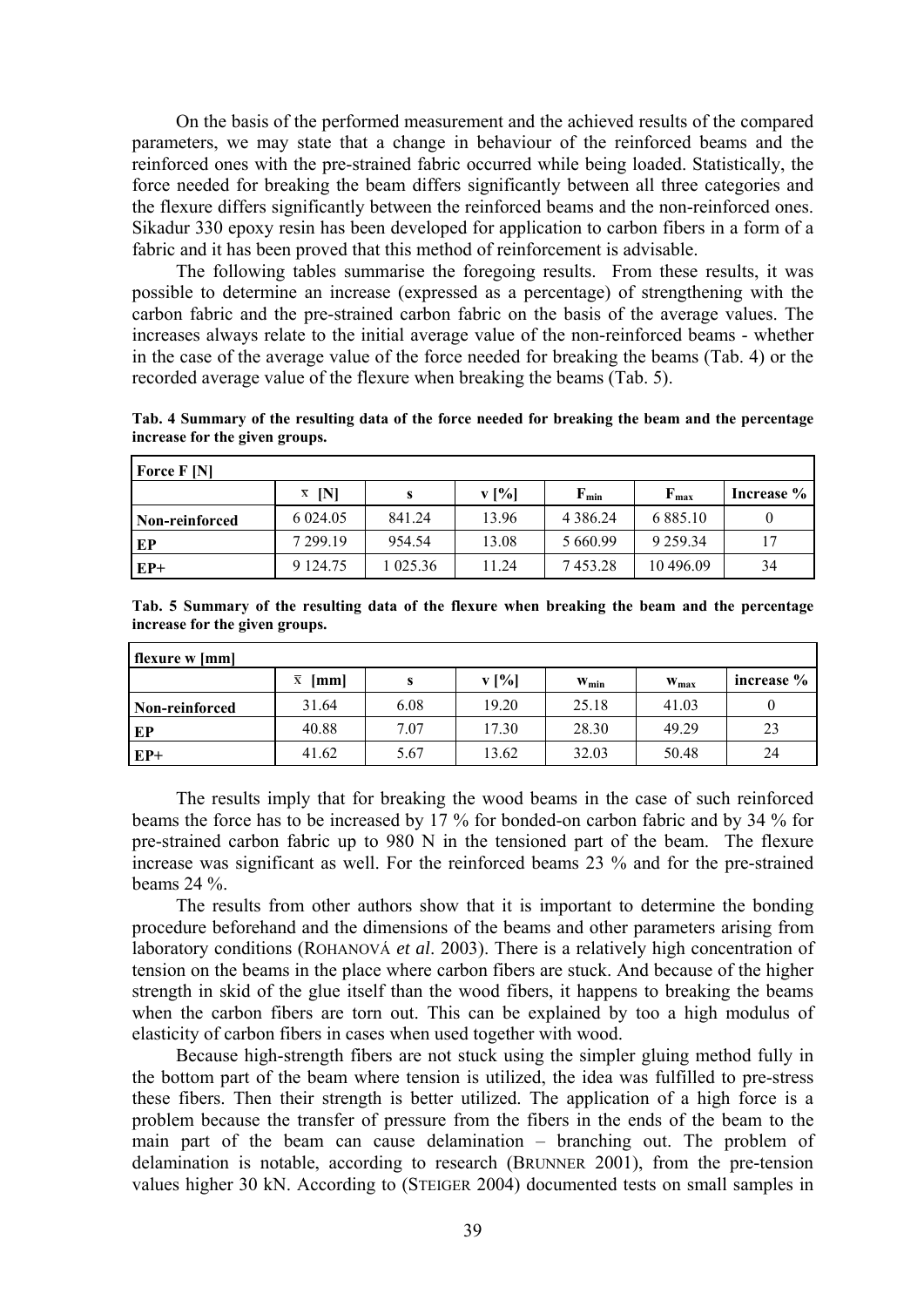tension showed that the joint strength of the carbon fibers and wood is quite high, and it can bear loads of up to nearly 250 kN.

The force needed for breaking and the appropriate flexures of the wood beams are always the input parameters on the basis of which it is possible to assess the conclusions of these tests (BLANKENHORN 2001). The established strength and values of deflection from evidence tests are used to determine the physical and mechanical properties, especially the bending strength and modulus of elasticity in bending with the principles according to ČSN EN 408. Modulus of elasticity in static bending is then given by:

$$
E_{\text{stat}} = \frac{al_1^2 (F_2 - F_1)}{16I(w_2 - w_1)},\tag{1}
$$

where:  $E_{stat}$  is the static modulus of elasticity;

 $F_1 - F_2$  is the increment of forces in linear deformation;

 $w_1-w_2$  is the corresponding increment of deflection;

- I is the moment of inertia of the cross section of the beam;
- a is the distance of the load from the move proximate support;
- $l_1$  is the length of the sensor for determining the modulus of elasticity.

From the calculated values of the modulus of elasticity for each non-reinforced beam is the average value  $E_m = 12\,689$  MPa, for reinforced beams by bonding-on the carbon fabric  $E_m$  = 12 923 MPa and for reinforced beams by bonding-on the pre-tensioned carbon fabric  $E_m$  = 16 050 MPa. The average growth of values from the modulus of elasticity in static bending for reinforced beams are determined by increasing the load force and the growth of increment of deflection. Values are higher overall than the standard.

Flexural strength is measured in the same configuration of the load device as in the case of the static modulus of elasticity in bending. Flexural strength  $f_m$  is given by:

$$
f_m = \frac{aF_{\text{max}}}{2W},\tag{2}
$$

where:  $F_{\text{max}}$  is the maximum of the fracture force;

a is the distance of the load from move proximate support;

W is the section modulus.

The value of the flexural strength for non-reinforced beams is determined by division into quality class according to C22, therefore  $f_m = 22$  MPa. Compressive strength in flexural cannot be directly compared with the flexural strength because non-reinforced beams is tensile strength in flexure. For high-quality wood is the compressive strength in flexure lower, but without knowing the strength of the wood in simple tension and pressure this value cannot be calculated. The values of compressive strength for flexure are, as for non-reinforced so for reinforced beams, similar and the wood therefore does not have exceptional strength. In this case, the increased modulus of elasticity can be attributed to the method employed by bending tests only.

The summary of the results of the mechanical and physical properties are comparable with the results of the authors (HLUŠÍ *et al*. 2007). HLUŠÍ (2007) mentions that carbon fiber reinforced beams feature higher parameters than standard ones, and thus the resulting conclusions are confirmed. Further recommended possibilities observing similar characteristics are carbon lamellae reinforcements for bonded laminated wood (MELZEROVÁ 2009).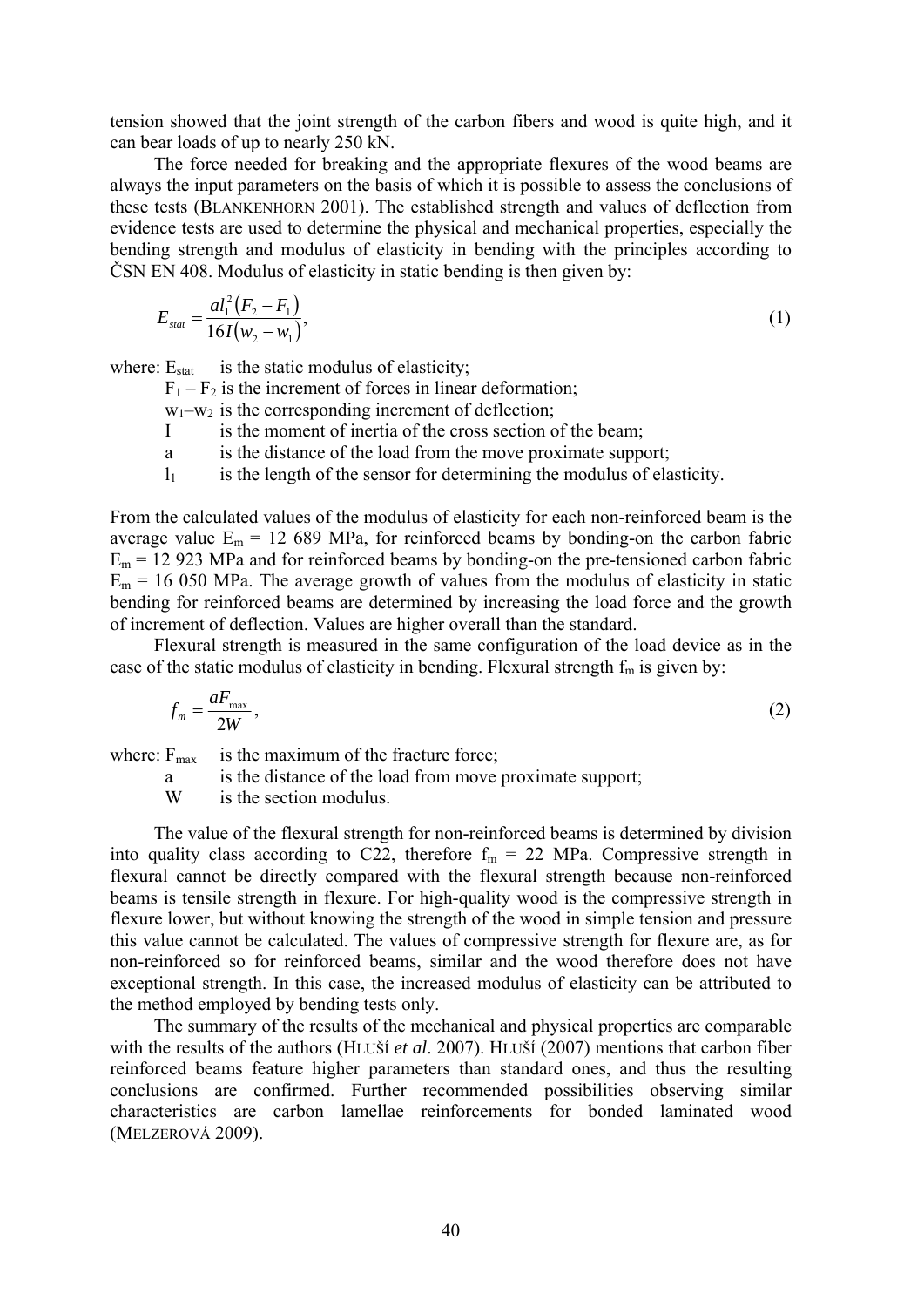## **CONCLUSION**

The bending test evaluation is divided into two groups which compare the selected sets of samples with each other. This allows an increase in strength and flexures of the beams to be defined as a percentage. The strength increase is substantial for the prestrained textile carbon-based fibers (by more than 34 % in comparison with the nonreinforced beams). The flexure, which is generally around 23 % and 24 % for carbon fabric reinforcement, showed itself to be a noticeable factor, too.

The beams reinforced with carbon fibers in the form of textiles feature higher strength. Therefore, a higher force is needed for failure in a bend, and they also feature greater flexures in these points. This fact applies for the beams reinforced with the use of Sikadur 330 epoxy resin and particularly for reinforcement with the carbon textile which is pre-strained to 980 N, with the use of the same adhesive.

#### **REFERENCES**

BÖHM M., SALEM M. Z. M., SRBA J. 2012. Formaldehyde emission monitoring from a variety of solid wood, plywood, blockboard and flooring products manufactured for building and furnishing materials. Journal of Hazardous Materials, 2012, (221−222): 68−79.

BLANKENHORN P.R., BLANKENHORN B.D., SILSBEE M.R.; DIVILA M. 2001. Effects of fibre surface treatments on mechanical properties of wood fibre-cement copmosites. In Cement Concrete Research 31, 2001, pp. 1049−1055.

BRUNNER M, SCHNUERIGER M. 2001. Timber beams strengthened with prestressed fibre Delamination [online]. Final report from COST action E13. Wood adhesion and glued products [cit. 2012-12-12].  $\lt$  http://www.ewpa.com/Archive/2004/jun/Paper\_059.pdf>.

HLUŠÍ L., KONVALINKA P. 2007. Materials used for composites containing timber. In Computational and Experimental Analysis of Structure and Properties of New Building Materials from Nano - to Macrolevel V. Prague: CTU, Faculty of Civil Engineering, 2007, pp. 41−46. ISBN 978-80-01-03917-5.

KRŇANSKÝ J. 2009. Perspektivy využití nanotextílií na bázi polymerů ve stavebnictví. In Difúzně otevřené konstrukce dřevostaveb, Praha: ČVUT v Praze, 2009, pp. 1−26, ISBN 80-7157-953.

KUKLÍK P. 2001. Dřevěné konstrukce 10. Praha: ČVUT v Praze, 2001, pp. 141. ISBN 80-01- 01748-6.

KUKLÍK P., MELZEROVÁ L., VÍDEŇSKÝ, J. 2006. MKP model dřevěných nosníků vyztužených lamelou z vláken vysoké pevnosti. Acta Mechanica Slovaca, 2006, pp. 289−294.

KUKLÍK P. MELZEROVÁ L., VÍDEŇSKÝ J. 2007. MKP model nosníku z lepeného lamelového dřeva. ATP journal PLUS1, 2007, pp. 51−54.

MELZEROVÁ L., KUKLÍK P. 2009. Beams from the Glued Laminated Timber Experiment versus FEM Model. In World Academy of Science, Engineering and Technology. 2009, pp. 258−262.

MINSTER J. 2006. Aplikace vláknových polymerních kompozitů ve stavebnictví [online]. Ústav teoretické a aplikované mechaniky AV ČR [cit. 2012-12-12]. <http://www.csmkompozity.wz.cz/stav.pdf>.

OZEL M., BANK L. 2000. Mechanical testing of Pultruded FRP bars and plates for determination of In-plane Engineering Constants. In Construction and Building Materials, 2000, pp. 405−437.

ROHANOVÁ A., KRAKOVSKÝ A., KRÁL Š. 2003. The influence of carbon lamella on strength properties of spruce wood loaded by mechanical-thermo loading in bending. Drevarsky Vyskum/Wood Research, 2003, 48(1−2): 43−52.

ROMANI M., BLASS H.J. 2001. Design model for FRP reinforced glulam beam. In International Council for Research on Inovation in Building and Construction. Working Commission W18 - Timber Structures. Venice, Italy: Meeting 34, 2001, pp. 1−10.

STEIGER R. 2004. Bonding of Carbon Fibre-reinforced Plastics with Wood [online]. Dübendorf, Switzerland [cit. 2010-07-05].  $\langle$ http://www.empa.ch/plugin/template/empa/\*/33921/---/l=1>.